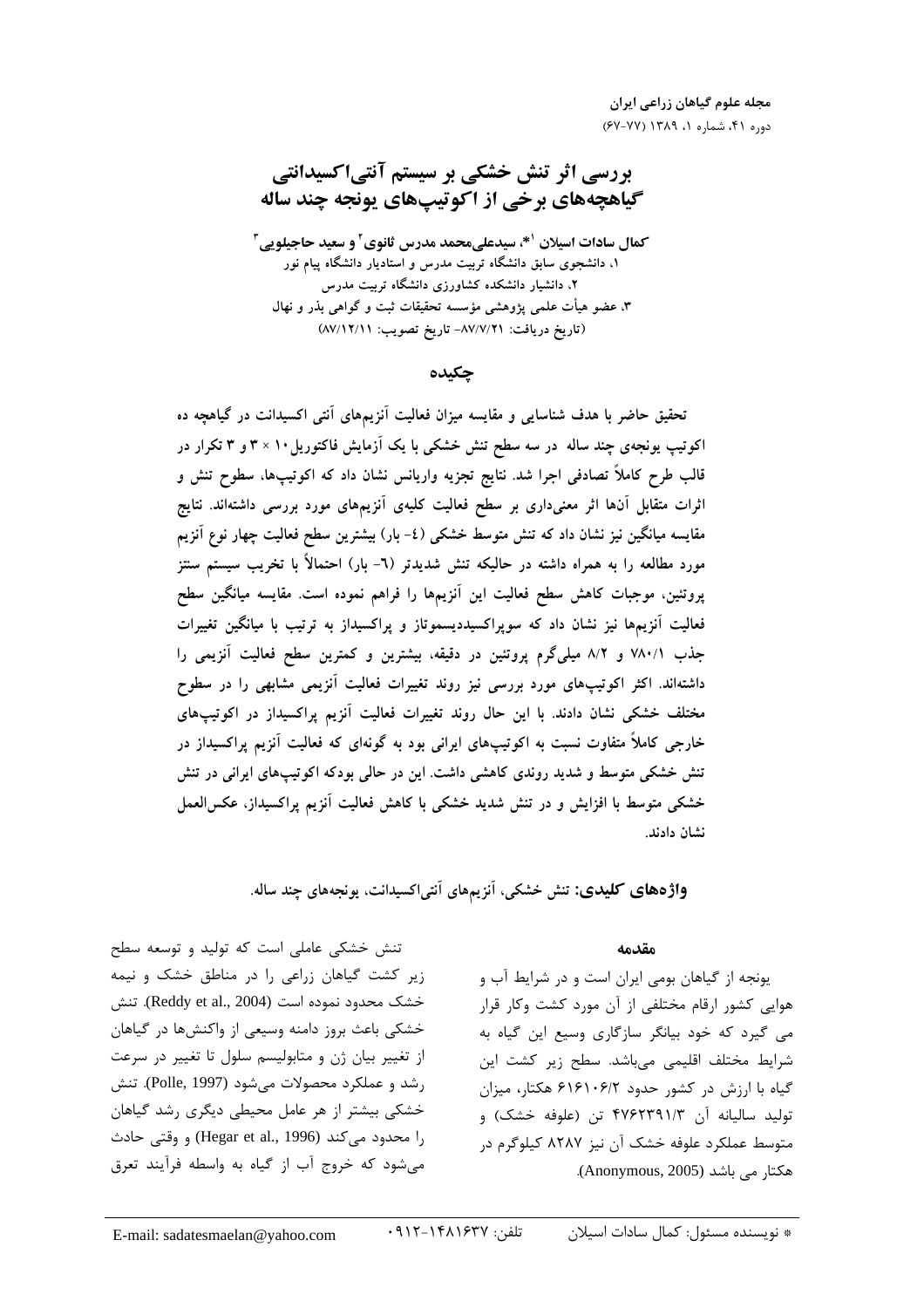گیاهان برای کاهش اثر مخرب انواع اکسیژن فعال مکانیزمهای متفاوتی دارند. از جمله این مکانیزمها می توان به سیستم دفاع آنتے اکسیدانتے اشارہ نمود. این سیستم شامل سیستم آنزیمی و غیرآنزیمی است. سیستمهای غیرآنزیمی شامل اسکوربات<sup>۹</sup>، گلوتاتیون<sup>۶</sup>، آلفاتوكوفورل<sup>۷</sup>، زآزانتين<sup>۸</sup> و آنترازانتين<sup>۹</sup> و فلاونوئيدها<sup>۱۰</sup> می باشند (Mac Adam et al., 1992; Salin, 1991).

آنزیمهای دخیل در فرآیند غیرسمی کردن انواع اكسيژن فعال شامل سويراكسيدديسموتاز<sup>\'</sup>، گلوتاتيون ردوکتاز<sup>۱۲</sup>، پراکسیداز<sup>۱۳</sup> و کاتالاز<sup>۱۴ </sup>میباشند که در یاکسازی انواع اکسیژن فعال به طور مستقیم نقش دارند (Serraj & Sinclair, 1996; Siosemardeh, 2002).

پراکسیداز یک اکسیدوریدوکتاز<sup>۱۵</sup> است که دارای یک هم نوعb بهعنوان گروه پروستتیک<sup>۱۶</sup> استکه اكسيداسيون تركيبات پروتون دهنده را به پراكسيد هیدروژن کاتالیز میکند و در نتیجه باعث تجزیه پراکسيد هيدروژن مي گردد (Halliwell, 1982). پراکسیداز در مقاومت به خشکی و گرما ,Ito et al (1991، مقاومت به شوری (Liang et al., 2003)، مقاومت به آلودگی به پاتوژنها .Cakmak & Horst) .<br>(1991 و توسعه سلولی (Jung, 2004) نقش دارد. همبستگی های گوناگونی بین تنش کمبود آب و میزان آنتی|کسیدانتهای محلول در آب درون سلولی گزارش شده است (Salin, 1991). Sairam et al. (Salin, 1991) اظهار داشتهاند که در شرایط تنش خشکی فعالیت پراکسیداز نسبت به شاهد در گندم افزایش یافت و میزان این افزایش در ژنوتیپهای مقاوم گندم به خشکی بیشتر بوده و شاخص پایداری کلروفیل بیشتری داشتند و خسارت وارده بر غشاء سلولي آنها نيز كمتر بود.

- 5. Ascorbate
- 6. Glutathione
- 7. Alfa-tocopherol
- 8. Zeanthin
- 9. Antra zeanthin
- 10. Flavonoids
- 11. Superoxide-dismutase
- 12. Glutathione reductase
- 13. Peroxidase
- 14. Catalase
- 15. Oxidoreductase
- 16. Prosthetic

بيشتر از جذب آن از طريق ريشه باشد (Salin, 1991). در شرایط خشکی، در همان زمان که حداکثر تشعشع وجود دارد و بسته شدن روزنهها در واكنش به تنش آب یا دما رخ میدهد، منجر به کاهش تثبیت دی|کسیدکربن می شود ولی واکنش نوری و انتقال الكترون در مقادير طبيعي صورت مي گيرد. تحت چنين شرايطي، مقدار محدودي NADP براي پذيرش الكترون وجود خواهد داشت. بنابراین اکسیژن می تواند به عنوان .<br>يک گيرند<sup>ه</sup> الکترون جايگزين عمل نمايد (Elstner, 1991). این امر منجر به تجمع انواع سمی اکسیژن نظیر رادیکالهای سوپراکسید  $\mathrm{(O_2^-)}^*$ ، پراکسید هيدروژن  $\mathrm{(H_2O_2)}^{\mathrm{r}}$  و هيدروكسيل  $\mathrm{(H_2O_2)}^{\mathrm{r}}$  مى $\mathrm{k}_2$ دد (Giannopolitis & Ries, 1977; Huan, 2000; Shepherd et al., 2002). توليد انواع اكسيژن فعال، سبب پراکسیداسیون چربی های غشاء ,Chang & Kao (1998، تخريب پروتئينھا (Ito et al., 1991) و اسیدهای نوکلئیک شده (Bowler et al., 1992; (Giannopolitis & Ries, 1977)، محتوای کلروفیل برگ (Cakmak & Horst, 1991; Ghanati et ماده ), al., 2002; Jagtap & Bharagava, 1995; Polle, 1997; و در نتيجه پراكسيداسيون Reddy et al., 2004) (Huang, 2000; Jiang & Zhang, 2001; پوربی ها Noctor & Foyer, 1998)، غشاءهای سلولی آسیب (Caruso et al., 1999; Comva et al., 1998; مے سنند Del Rio et al., 1991; Reddy et al., 2004). سلولهای گیاهی کلروپلاستها، میتوکندریها و يراكسي;ومها مكانهاي مهم توليد انواع اكسيژن فعال (Dat et al., 1998; Egnews et al., 1975; هستند Pattangual & Madore, 1999; Rensburg & Krugen,  $.1994)$ کلروپلاستها و میتوکندریها اما تولیدکنندەھای قوی درون سلولی میںاشند. تولید انواع اکسیژن فعال در کلروپلاستها به وسیله انتقال مستقیم انرژي از كلروفيل به مولكول اكسيژن يابه وسيله كاهش تکظرفیتی اکسیژن در فتوسیستم یک طی چرخه مهلر <sup>†</sup> انجام می شود (Agarwal & Pandey, 2004).

- 1. Superoxide
- 2. Peroxide hydrogen
- 3. Hydroxyl
- 4. Mahler's cycle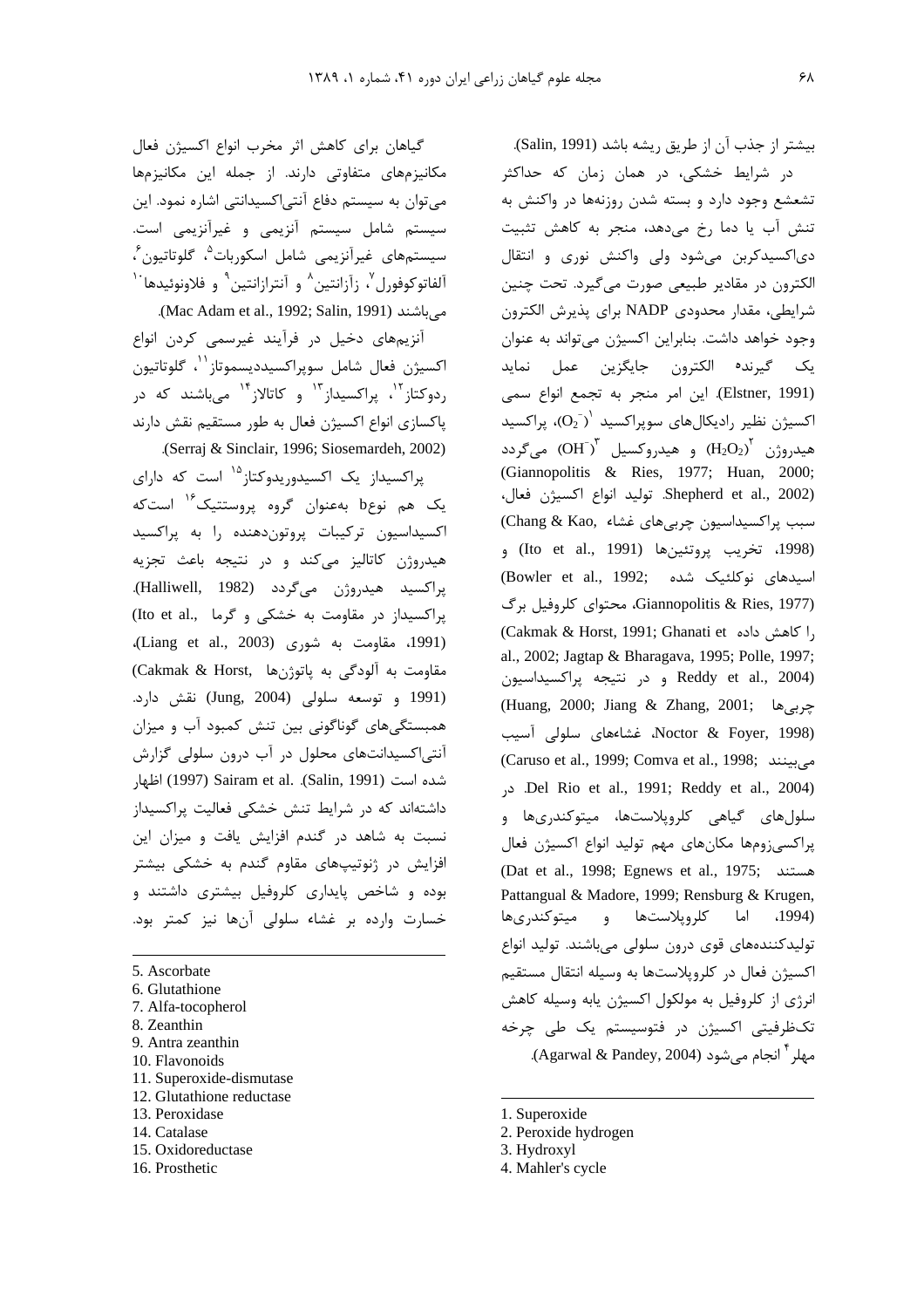سميتزدايي انواع اكسيژن فعال از طريق انتقال ژن مقاومت قابل افزایش است. اما راه دیگر افزایش این مقاومت بالا بردن سطح سوبستراهای آنزیمهای آنتیاکسیدانت و مواد آنتیاکسیدانت درون سلول مانند انواع اسیدهای اسکوربیک میباشد .Mac Adam et al  $.1992)$ 

کاتالاز نیز یک اکسیدوریدوکتاز است که در پراکسیزومها<sup>۱</sup> وجود دارد و نقش آن غیرسمی کردن يراكسيدهيدروژن از طريق تجزيه آن است (Huang, 2000). كاتالاز علاوه بر تحمل به خشكى (Basaga, 1989) در به تعويق انداختن پيري (Caruso et al., 1999) نيز نقش دارد.

سویراکسیددیسموتاز تبدیل رادیکال سویراکسید به پراکسید هیدروژن که یک مولکول غیررادیکالی است را بر عهده دارد. پراکسید هیدروژن تولید شده، توسط آنزیم کاتالاز (Huang, 2000) و یا اسکوربات پراکسیداز، تبدیل به آب و اکسیژن میگردد. پراکسیدهیدروژن در غلظت بالا سمي بوده ولي در غلظت پايين به عنوان يک پیام، در تجلی ژنهای مقاومت و تولید آنزیمهای آنتي|كسيدانت نقش دارد (Cakmak & Horst, 1991).

آنزيم يلي فنل|كسيداز<sup>٢</sup>، هيدرولاسيون مونوفنلها را به دىفنلها كاتاليزمىنمايد.همچنين اين آنزيم اکسیداسیون دیفنلها را به کوئینونها که در پلیمریزاسیون رنگدانهها نقش دارند، کاتالیز مینماید. اختلال تغییرات در میزان فعالیت آنزیمهای آنتیاکسیدانت در شرایط تنشهای محیطی از جمله تنش كمبود آب گزارش شده است (Halliwell, 1982). تنش کمبود آب باعث ایجاد اختلال در سیستمهای آنزیمی خنثی کنندهی انواع اکسیژن فعال میگردد که این امر منجر به افزایش پراکسیداسیون چربی و در نتيجه خسارت به غشاء سلولى وتخريب رنگدانهها (Basiak et al., 1994; Chen et al., 2000; مے شود Comva et al., 1998; Irigoyen et al., 1992; Scandalios, 1993).

گیاهان تیره لگومینوز عموماً گیاهانی متحمل به تنش خشکی هستند. گیاه یونجه در بین گیاهان زراعی

متحمل ترین عضو این تیره به تنش خشکی محسوب میشود. Seraj et al. (1996) نشان دادند که شدت فتوسنتز در نخود در تنش رطوبتی ۱/۳- بار ۷۷ درصد کاهش یافت، در حالی که تنشهای شدیدتر رطوبتی (١/٨- بار) تنها توانست شدت فتوسنتز را در يونجه ٢٨ درصد کاهش دهد. کاهش شدت فتوسنتز در گیاه نخود ناشی از کاهش شدید مقدار فعالیت آنزیمهای آنتیاکسیدانت و پروتئینهای محلول در بافت سبز گیاه بود. این در حالی بود که میزان فعالیت آنزیمهای آنتیاکسیدانت و پروتئینهای محلول در یونجه حتی در تنش های شدید خشکی نیز کاهش محسوسی نشان نداد.

.Maria et al (2002) در تحقيقي دريافتند كه تنش خشكى موجب كاهش فعاليت آنزيم آنتى اكسيدانت سوپراکسیددیسموتاز در برگ و ساقه لاینهای خالص یونجههای چند ساله و یونجههای تراریخته شده است. ۔<br>آنها همچنین نشان دادند که تنش خشکی در بیشتر لاينها موجب افزايش فعاليت آنزيمهاى كاتالاز و یراکسیداز در برگها و کاهش فعالیت آن در ریشهها مے شود.

.rigoyen et al (1992) در یک بررسی روی اثر تنش خشکی بر پیری زودرس برگهای پونجه چند ساله نشان دادند که با افزایش خشکی ضریب پراکسیداسیون لايه چربي غشاهای سلولی و مقدار پراکسيد در سلول افزايش يافت. با اين حال افزايش خشكي فعاليت آنزيم آنتى اكسيدانت سوپراكسيدديسموتاز را تحت تأثير خود قرار نداد، فعالیت آنزیم کاتالاز را در تنشهای خشکی کم، کاهش و در تنشهای خشکی زیاد، به طور معنیداری افزایش داد و فعالیت آنزیم پراکسیداز نیز با افزایش تنش خشکی روندی کاهشی نشان داد.

از آنجا که تنش خشکی با خسارتی که به تولید محصولات کشاورزی وارد مینماید یکی از مهمترین تنش های محیطی است و یونجه نیز یکی از مهمترین گیاهان علوفهای است که سطح وسیعی از مزارع و مراتع مناطق خشک و نیمه خشک کشور را پوشش داده است، شناسایی مکانیزمهای تحمل به تنش خشکی با هدف اصلاح و بهبود عملکرد آن در این مناطق از اهمیت بالایی برخوردار است. لذا این پژوهش به بررسی اثر

<sup>1.</sup> Peroxysomes

<sup>2.</sup> Polyphenol oxidase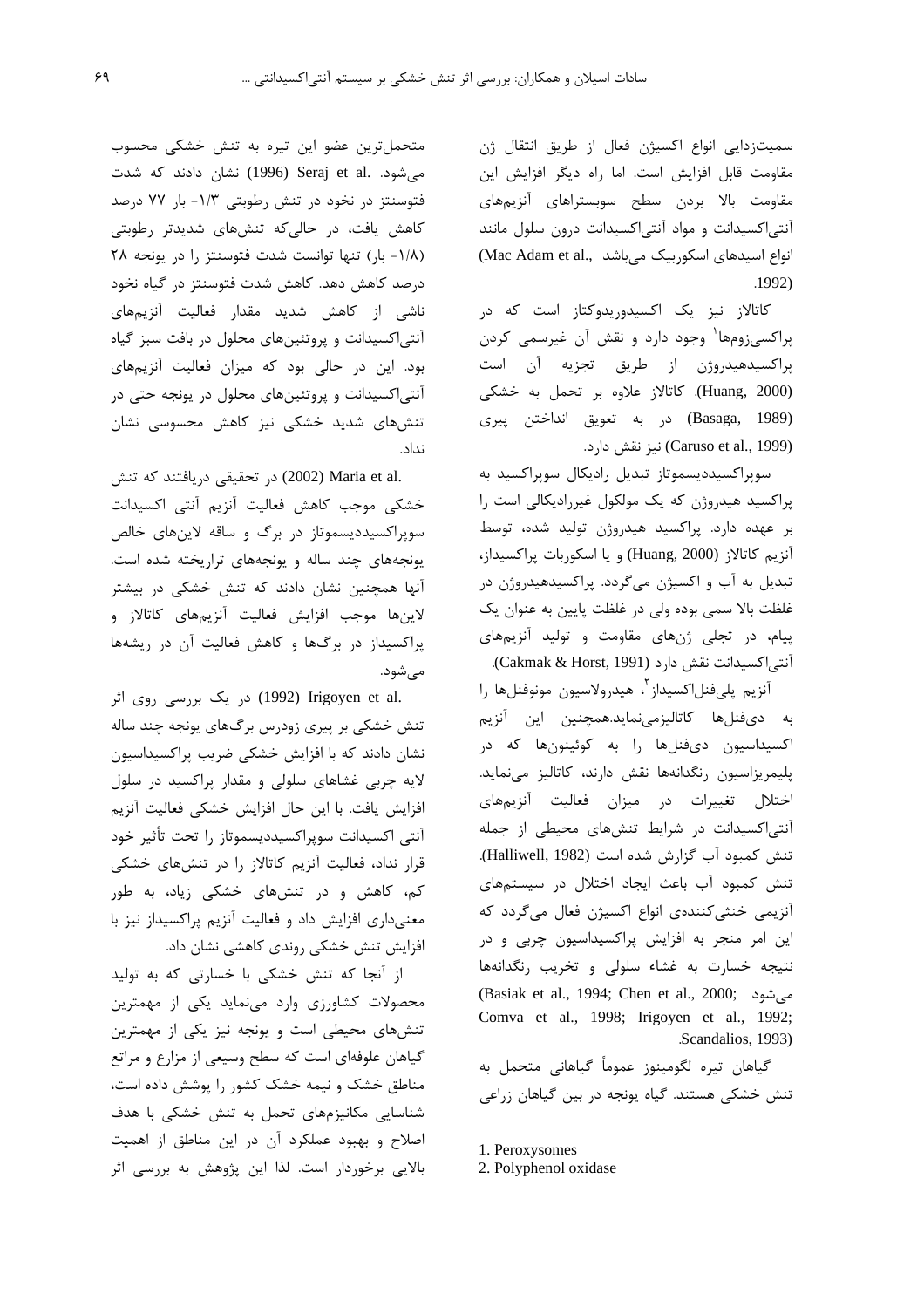تنش خشکی بر میزان فعالیت آنزیمهای آنتی اکسیدانت یونجه پرداخته است، تا با شناسایی این اثر، ضمن تعیین چگونگی پاسخ اکوتیپهای یونجه به تنش خشکی، امکان شناسایی و استفاده از شاخصهای مناسب تحمل به تنش در یونجه در فرآیند غربال اکوتیپهای متحمل، ایجاد گردد.

#### مواد و روشها

در این تحقیق اثر دو سطح تنش خشکی (فشارهای اسمزی ۴- و ۶- بار) به همراه شاهد (بدون تنش) بر میزان فعالیت چهار نوع آنزیم آنتی|کسیدانت شامل آنزیمهای پراکسیداز، پلیفنلاکسیداز، کاتالاز و سوپراکسیددیسموتاز در گیاهچههای ۱۰ اکوتیپ یونجه جند ساله شامل ۶ اکوتیپ ایرانی، A1= قرەپونجه، A2= همداني، A3= فراهان اراك، A4= سنتتيك كرج، A5= مهاجران کرج و A6= شورکات و ۴ اکوتیپ خارجی شامل، A7= هارب، A8= جوليا، A9= دفت و A10= ديان مورد بررسی قرار گرفتند. بذرهای اکوتیپهای مورد بررسی نمونههایی از بذرهای تهیه شده توسط بخش تحقيقات ذرت و گياهان علوفهاي مؤسسه تحقيقات اصلاح وتهيه نهال وبذر كرج در سال زراعى ٨٧-٨۶ بودند. آزمایش در تابستان ۱۳۸۷ به صورت فاکتوریل و با طرح پایه کاملاً تصادفی با ۳ تکرار در آزمایشگاه پژوهشی دانشکده کشاورزی دانشگاه تربیت مدرس انجام شد. برای ایجاد ۳ سطح تنش خشکی با پتانسیلهای  $\rightarrow$  - اسمزی B1= ۰۰ = B2 + = F و B3 = ۶- بار از حل کردن مادەي كريستالە يلى|تيلنگليكول ' ۶۰۰۰ بە ترتيب بە میزان ۰، ۱۷۵ و ۲۱۸/۵ گرم در لیتر آب مقطر استفاده شد. برای تعیین مقادیر لازم از پلی اتیلن گلیکول جهت ایجاد پتانسیل های اسمزی مورد نظر از رابطهی شماره ١ استفاده گردید (Mac Adam et al., 1992). این ماده یک ترکیب خنثی با وزن مولکولی بالا (۸۰۰۰-۶۰۰۰ دالتون) است که بزرگی اندازه مولکولها از ورود آن به بذر ممانعت کرده و تأثیرات منفی مربوط به استفاده از نمکها را ندارد.  $\varphi_s = -(1/\lambda \times 1 \cdot \frac{1}{\lambda}) C - (1/\lambda \times 1 \cdot \frac{1}{\lambda}) C^{\lambda}$  $\bigcap$ 

+ $(Y/SY \times Y^{-1}) C T + (\lambda/T) \times Y^{-1} C^{T} T$ 

1. Polyethylene Glycol 6000

در این رابطه: . پتانسیل اسمزی برحسب بار $\phi_{\rm s}$ .C غلظت (PEG) بر حسب گرم در ليتر. T: دمای محیط آزمایش بر حسب سانتی گراد میباشند.

در این آزمایش برای هر سطح تنش ۵۰ بذر يكنواخت از هر اكوتيپ انتخاب و ابتدا با آب مقطر شسته شده و بعد با هیپوکلریتسدیم ۵٪ ضدعفونی سطحی شدند. پس از شستشوی مجدد با آب مقطر، بذرها در ظرفهای پتری (به قطر ۹ و ارتفاع ۱/۵ سانتی متر) بین دو لایه کاغذ صافی واتمن قرار گرفتند. به هر ظرف پتری ۵ تا ۷ میلی لیتر از محلول های مورد نظر اضافه گشت. سپس ظرفهای پتری به مدت دو هفته درون دستگاه ژرمیناتور با دمای ۱± ۲۵ درجه سانتے گراد منتقل شدند. هر روز بذرها از نظر جوانهزنی و نیاز به افزودن محلول مورد بررسی قرار گرفتند. در تیمارهایی که رطوبت ظرف زایل شده بود، ابتدا کاغذ صافی مربوطه تعویض و سپس محلول مورد نظر اضافه شد. در پایان هفته دوم پس از خروج گیاهچهها از بذر، آنزیمهای آنتی اکسیدانت موجود در آنها به روشهای ذیل مورد اندازهگیری قرار گرفت.

## سنجش فعالیت آنزیمهای پراکسیداز و پلیفنلاکسیداز

برای بررسی فعالیت پراکسیداز ۰/۲ گرم از بافت گیاهچهی تازه در نیتروژن مایع سائیده و در بافر فسفات پتاسیم ۰/۰۲ مولار و pH=۶/۸ در دمای ۴ درجه سانتیگراد عصارهگیری شده و سپس همگن حاصل در ۱۲۰۰۰ دور در دمای ۴-۲ درجه سانتی گراد به مدت ۱۵ دقیقه سانتریفیوژ شده و محلول روئی جهت اندازهگیری فعالیت پراکسیداز و پلیفنل اکسیداز مورد استفاده قرار گرفت (Hegar et al., 1996).

فعالیت آنزیم پراکسیداز با افزودن مقادیر مناسبی از عصاره آنزيمي، بافر، گاياكول با غلظت نهائى ٢٨ میلی مولار و پراکسیدهیدروژن با غلظت نهائی ۵ میلی مولار در طول موج ۴۷۰ نانومتر با استفاده از دستگاه اسیکتروفومترخوانده شد. فعالیت آنزیمی به ازای تغییرات جذب به میلیگرم پروتئین در دقیقه بیان گشت. برای تعیین فعالیت آنزیم پلیفنلاکسیداز نیز مخلوط واکنش شامل ۱۰۰ میکرولیتر از عصارهآنزيمي،۵۰۰ ميكروليتر آب اكسيژنه ۵ ميلي،مولار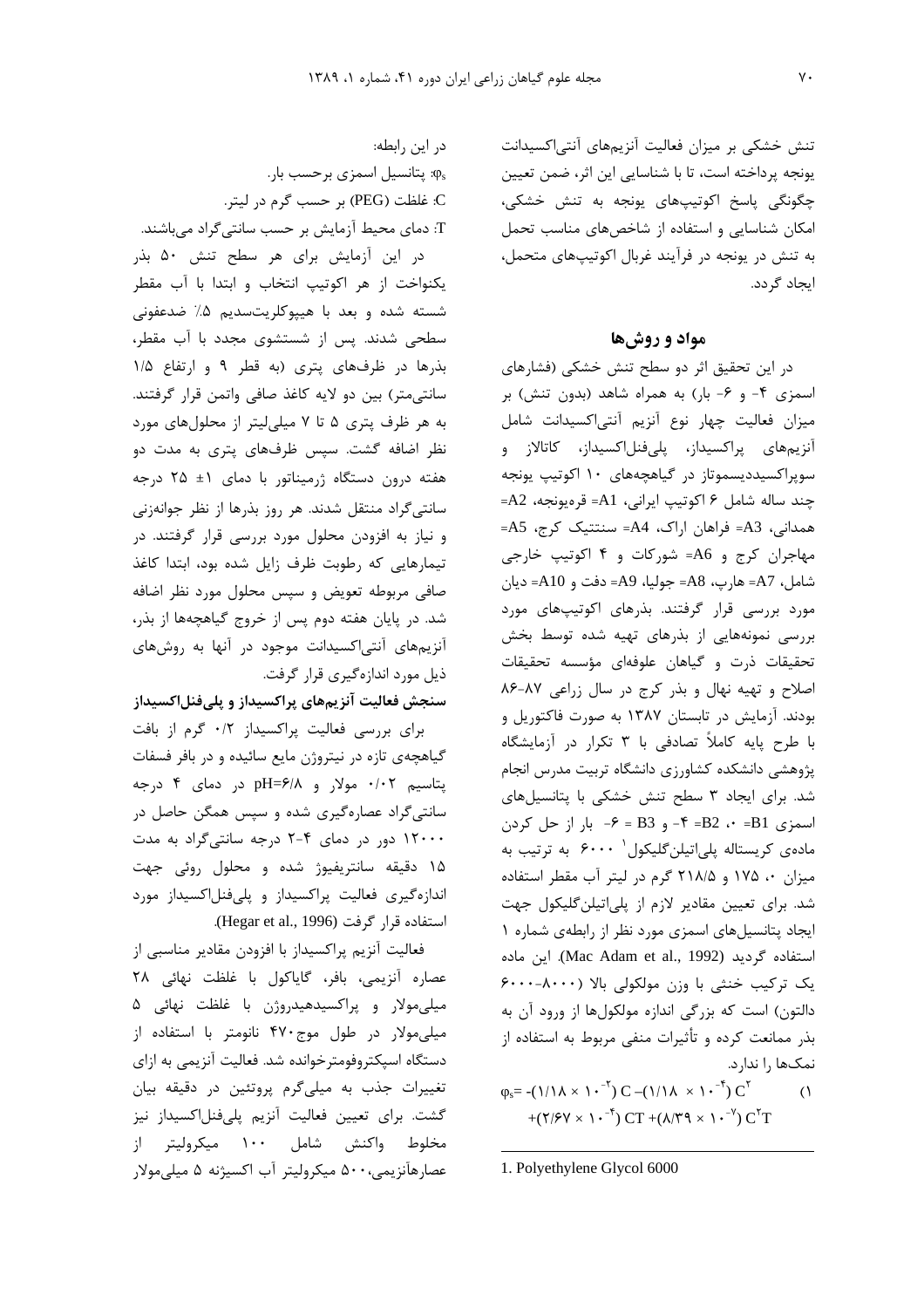و ۵۰۰ میکرولیتر متیل کاتکول ۲۸ میلی مولار در ۱۹۰۰ ميكروليتر بافر فسفات پتاسيم با pH= ۶/۱ استفاده شد. افزایش جذب در طول موج ۴۱۰ نانومتر خوانده شد و واحد فعالیت آنزیمی به ازای تغییرات جذب به میلی گرم يروتئين در دقيقه بيان گشت (Foyer et al., 1994). سنجش فعاليت آنزيم سويراكسيد ديسموتاز

۰/۲ گرم نمونه منجمد در ۳ میلی لیتر بافر ۰/۱ EDTA جاوى pH=۷/۸ با HEPES-KOH میلی،مولار عصارهگیری شد. همگنِهای حاصل در ۱۵۰۰۰ دور در دقیقه به مدت ۱۵ دقیقه در دمای ۴ درجه سانتی گراد سانتریفیوژ شده و محلول روئی برای سنجش فعاليت سويراكسيدديسموتاز مورد استفاده قرار گرفت (Hernandez et al., 2000). مخلوط واكنش شامل: بافر HEPES-KOH ۵۰ میلی مولار با pH=۷/۸ حاوی ۰/۱ میلیمولار EDTA، ۵۰ میلیمولار کربنات سديم با pH=۱۰/۲ pH=۱۰/۲ ميلي مولار ال- متيونين، ۷۵ میکرومولار نیتروبلوتترازولیوم، ۱ میکرومولار ریبوفلاوین و ۲۰۰ میکرولیتر عصارهی آنزیمی بود. نمونهها به مدت ۱۵ دقیقه در معرض نور قرار داده شدند و پس از این مدت جذب آنها در طول موج ۵۶۰ نانومتر با استفاده از دستگاه اسپکتروفتومتر قرائت شد. همچنین از یک لولهى أزمايش حاوى مخلوط واكنش بدون عصاره آنزیمی به عنوان بلانک استفاده گشت. یک واحد فعالیت سوپراکسیددیسموتاز به عنوان مقدار آنزیمی در نظر گرفته می شود که منجر به مهار ۵۰ درصد احیای نور نیتروبلوتترازولیوم گردید. واحد فعالیت آنزیمی به ازای تغییرات جذب به میلیگرم پروتئین در دقیقه بیان گشت.

# سنجش فعاليت آنزيم كاتالاز

برای سنجش فعالیت آنزیم کاتالاز، ۰/۲ گرم نمونه منجمد در ۳ میلی لیتر بافر فسفات سدیم ۲۵ میلی مولار باBH= ۶/۸ عصارهگیری شد. مخلوط همگن حاصل در ۱۵۰۰۰ دور در دقیقه، به مدت ۱۵ دقیقه در دمای ۴ درجه سانتیگراد سانتریفیوژ شده و سپس محلول روئی برای سنجش فعالیت آنزیم کاتالاز استفاده شد. تجزیه آباكسيژنه با كاهش جذب نور در طول موج ٢۴٠ نانومتر پیگیری شده و به ازای هر میلیگرم پروتئین در عصاره آنزیمی بیان گردید (Del Rio et al., 1991).

## تجزیه و تحلیل دادهها

برای تجزیه و تحلیل دادهها از نرمافزار SAS و برای رسم نمودارها از نرمافزار EXCEL استفاده گردید و مقایسه میانگینها با استفاده از آزمون چند دامنهای دانكن در سطح اطمينان ۹۵ درصد انجام شد.

### نتايج و بحث

نتايج حاصل از تجزيه واريانس دادهها نشان داد كه اکوتیپهای یونجه، سطوح تنش خشکی و اثرات متقابل اکوتیپ × تنش خشکی بر میزان فعالیت چهار نوع آنزیم آنتیاکسیدانت در گیاهچههای جوان اکوتیپهای یونجه مورد مطالعه، اختلاف معنیداری در سطح احتمال خطای ۱ درصد داشتند (جدول ۱).

## فعاليت آنزيم كاتالاز

مقایسه میانگین فعالیت این آنزیم برای اثر متقابل اکوتیپ × تنش نشان داد (شکل۱) که تیمار تنش خشکی متوسط (۴- بار) با بیشترین سطح فعالیت این آنزیم و تیمار تنش خشکی شدید (۶- بار) با کمترین سطح فعالیت این آنزیم در همه اکوتیپها همراه بود. با این حال شدت این تغییرات برای هر اکوتیپ متفاوت بوده به طوری که اکوتیپ قرهیونجه و همدانی دارای كمترين سطح تغييرات (انحراف معيار) و اكوتيپ جوليا بیشترین سطح تغییرات (انحراف معیار) را دارا بودند. به طور کلی در تنش ۴- بار اکوتیپها کمترین تنوع و در تنش ۶- بار بیشترین تنوع را در سطح فعالیت آنزیم كاتالاز نشان دادند. بنابر اين سطوح تنش بالاتر ممكن است به دو دلیل سهولت بیشتری را در غربال نمودن اکوتیپهای متحمل به خشکی فراهم نماید. دلیل اول این که اکوتیپهایی که در تنشهای شدیدتر خشکی کاهش کمتری در سطح فعالیت این آنزیم را نشان دهند قابل شناسایی بوده و دلیل دوم این که تنشهای شدیدتر خشکی با ایجاد تنوع بیشتردر بین اکوتیپها، زمینه تشخیص دقیقتر اکوتیپهای متحمل به خشکی را به سهولت فراهم می;نماید. افزایش فعالیت آنزیم کاتالاز در واکنش به تنش خشکی توسط دیگر محققان نیز گزارش شده است (Jagtap & Bharagava, 1995). این آنزیم طی واکنش آنزیمی با زدودن انواع فعال اکسیژن و جلوگیری از تخریب دیواره سلولی به بقاء گیاه کمک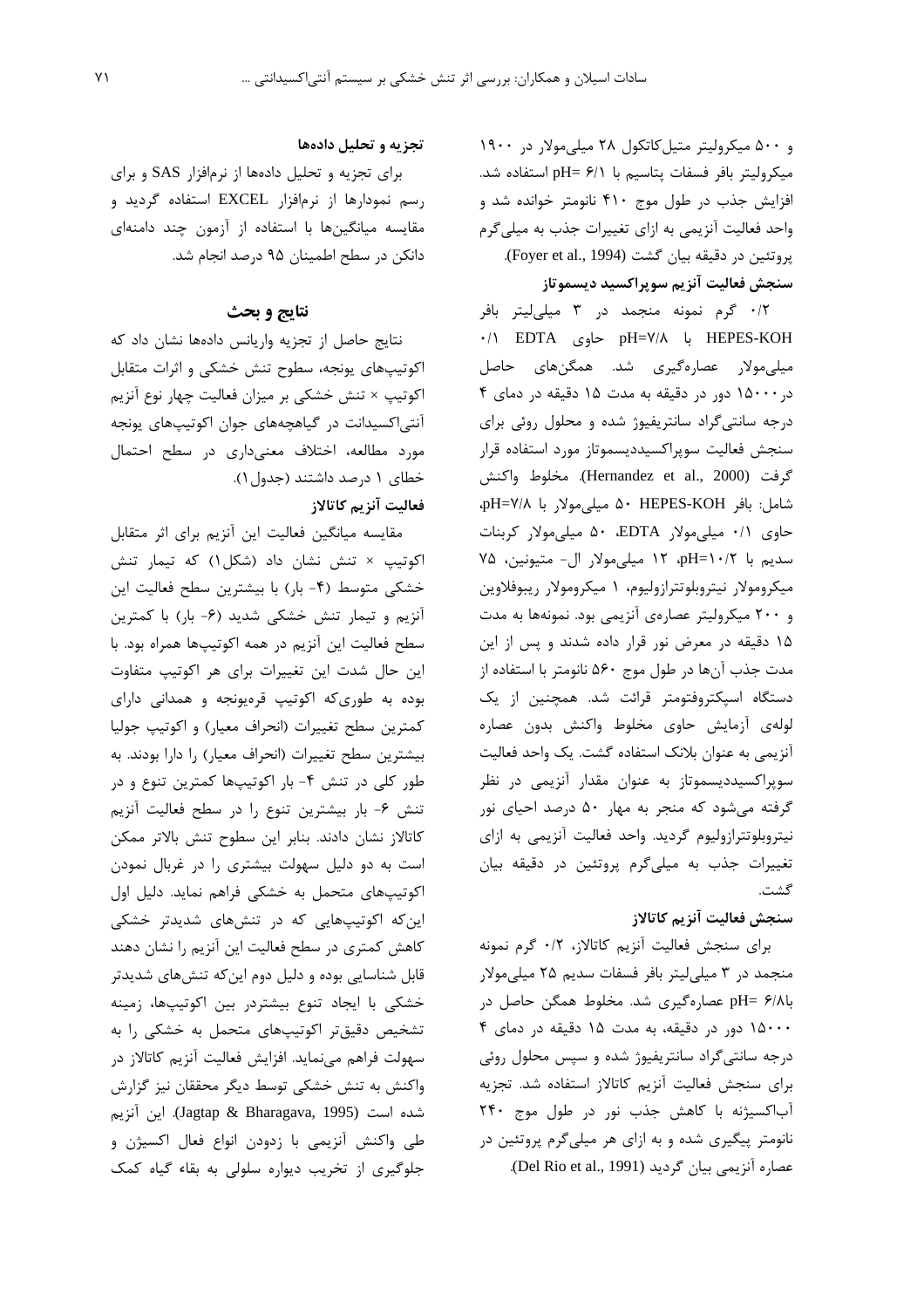می نماید (Jiang & Zhang, 2001). از آنجا که برخی معتقدند به دلیل اینکه سنتز پروتئینها در اثر تنشهای شدید خشکی کاهش میبابد، فعالیت آنزیم کاتالاز نیز در تنشهای شدید خشکی ممکن است كاهش يابد (Basaga, 1989; Caruso et al., 1999). فعاليت آنزيم سويراكسيدديسموتاز

مقایسه میانگین فعالیت این آنزیم برای اثر متقابل اکوتیپ×تنش نشان داد (شکل۲) که تیمار تنش خشکی متوسط (۴- بار) با بیشترین سطح فعالیت این آنزیم و تیمار تنش خشکی شدید (۶-بار) با کمترین سطح

فعالیت این آنزیم در همه اکوتیپها همراه است. با این حال شدت این تغییرات برای هر اکوتیپ متفاوت بوده به طوری که اکوتیپ قرهیونجه، همدانی (۱۲۳=6) و مهاجران كرج (δ=۱۲۵) داراي كمترين سطح تغييرات (انحراف معیار) و اکوتیپ فراهان اراک (۱۸۳ =6) و سنتتيک کرج (١٨٠=δ) بيشترين سطح تغييرات (انحراف معیار) را دارا بودند.

به طور کلی در تنش ۴- بار اکوتیپها کمترین تنوع (δ=Υ) و در تنش ۶- بار بیشترین تنوع (۴۷=δ) را در سطح فعاليت آنزيم سوپراكسيدديسموتاز نشان دادند.

جدول ١- خلاصه تجزيه واريانس ميزان فعاليت آنزيمهاى آنتىاكسيدانت گياهچهى اكوتيپهاى يونجه

| ميانگين مربعات               |                               |                      |                                      |            |                     |
|------------------------------|-------------------------------|----------------------|--------------------------------------|------------|---------------------|
| پلىفنل كسيداز                | پراکسیداز                     | سوپراکسیددیسموتاز    | كاتالا;                              | درجه آزادى | منابع تغييرات       |
| 1AY/75                       | $\cdot$ /۴۱ <sup>**</sup>     | **<br><b>TAVY/AA</b> | $FT9/AV***$                          | ٩          | اكوتيپ              |
| $fYY\Delta Y/\cdot Y$        | $\lambda/\cdot \lambda^{**}$  | $Y1977Y/F\Lambda$    | $0559.115***$                        |            | تنش خشکی            |
| $\Delta f/\mathfrak{S}$ . ** | $\cdot/\lambda \text{m}^{**}$ | $1959/09***$         | $\gamma$ YY/ $\cdot$ $\cdot$ $\cdot$ | ۱۸         | اکوتیپ × تنش خشکی   |
| 9108                         | $\cdot$ / $\cdot$ $\wedge$    | ۳۵/۷۲                | $\mathbf{r} \cdot \mathbf{r} \cdot$  | ۶۰         | اشتباه آزمايشى      |
| ۱/۳۷                         | ۳/۴۸                          | .199                 | $\mathbf{r}$ / $\mathbf{r}$          |            | ضريب تغييرات (درصد) |

\*\*: تفاوت معنىدار در سطح احتمال ١ درصد.

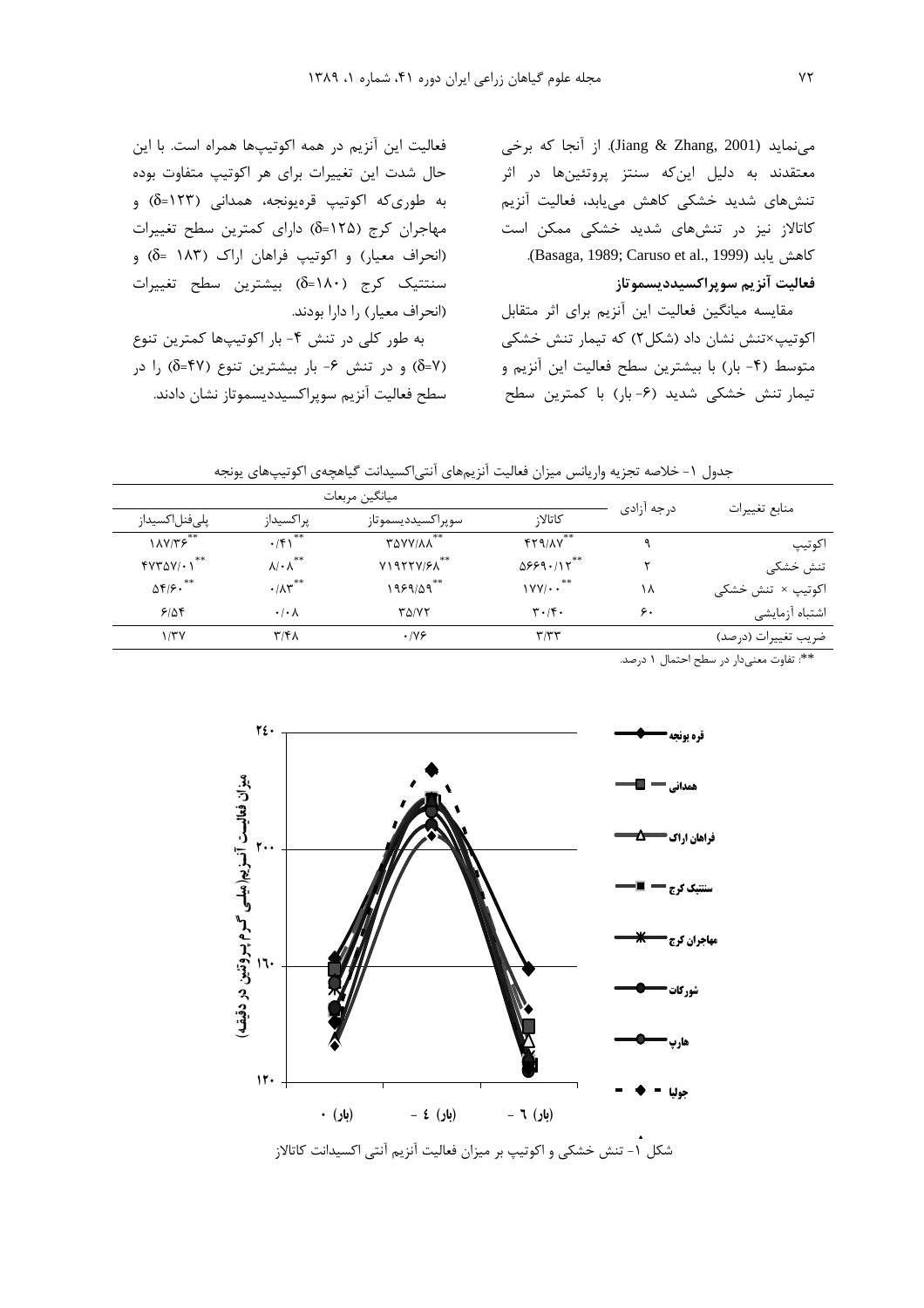شد. با این حال شدت این تغییرات برای هر اکوتیپ متفاوت بود. به طوری که اکوتیپ سنتتیک کرج (δ= ۱/۲ آه) دارای بیشترین سطح تغییرات (انحراف معیار) و اکوتیپ هارپ (δ=•/۱۲) کمترین سطح تغییرات (انحراف معیار) را دارا بودند. بر عکس سایر انزیمها، تمامی اکوتیپها در شرایط بدون تنش بیشترین تنوع (δ= ·/۶) و در شرایط شدیدترین سطح تنش کمترین تنوع را نشان دادند. این امر نشانگر حساسیت زیاد این سیستم انزیمی (خصوصا در مورد اکوتیپهای خارجی) در مقابله با تنش خشکی است. به عبارت دیگر می توان نتیجهگیری نمود که سیستم انزیمی اکوتیپهای ایرانی در مقایسه با اکوتیپهای خارجی برای مواجهه با تنش خشکی متکاملترند. .Jabari et al (2006) نیز در بررسی ارقام گندم تحت تنش شدید خشکی با ندازەگیرى میزان فعالیت انزیم انتى|كسیدانتى l پراکسیداز نشان دادند که با افزایش سطح تنش خشکی سطح فعالیت این آنزیم افزایش مییابد. Jung (2004) عنوان کرد که فعالیت پراکسیداز در برگهای بالغ در اثر تنش خشکی تا ۳ برابر نسبت به شاهد افزایش داشت، اما چنین افزایشی در برگهای جوان ًمشاهده نشد. در یک بررسی دیگر مشاهده شد که فعالیت پراکسیداز در طی مراحل اولیه تنش خشکی یا گرما و یا ترکیب این دو تنش افزایش یافت ولی وقتی تنش طولانی شد، فعالیت این انزیم کاهش یافت. بنابراین چنین به نظر م<sub>ی(</sub>سد که تنش خشکی از طریق افزایش فعالیت پراکسیداز تا حد امکان از اثرات زیان بار انواع .<br>د اکسیژن فعال بر غشای سلولی جلوگیری میکند (2002) Siosemardeh .(Jagtap & Bharagava, 1995) نیز اظهار داشت که در شرایط تنش خشکی فعالیت انزیم پراکسیداز در ارقام مقاوم افزایش بیشتری داشته است. او همچنین بین فعالیت انزیم پراکسیداز در شرایط تنش و عملکرد نیز همبستگی مثبتی را گزارش نمود. نتایج حاصل از سایر بررسیها نیز بر افزایش فعالیت پراکسیداز در شرایط تنش خشکی دلالت مینماید .(Jagtap & Bharagava, 1995) فعالیت آنزیم پلی فنلاکسیداز

مقایسه میانگین فعالیت این انزیم برای اثر متقابل اکوتیپ×تنش نشان داد (شکل ۴) که تیمار تنش

بنابراین سطوح تنش بالاتر ممکن است به دو دلیل سهولت بیشتری را در غربال نمودن اکوتیپهای متحمل به خشکی فراهم نماید. دلیل اول اینکه اکوتیپهایی که در تنشهای شدیدتر خشکی کاهش کمتری در سطح فعالیت این انزیم را نشان دهند (مانند اکوتیپهای همدانی و مهاجران کرج) قابل شناسایی بوده و دلیل دوم این *که* تنشهای شدیدتر خشکی با ایجاد تنوع بیشتردر بین اکوتیپها (با ۷ برابر نمودن تنوع در بین اکوتیپها برای این خصوصیت)، زمینه تشخیص دقیقتر اکوتیپهای متحمل به خشکی را به سهولت فراهم مینماید. گزارشهای سایر محققین نیز نشان دادهاست که انزیم سوپراکسیددیسموتاز از مهمترین انزیمهای انتی|کسیدانت بوده که در شرایط تنش، افزایش فعالیت آن در بیشتر گیاهان گزارش شدهاست. افزایش فعالیت در این انزیم زمانی رخ میدهد که یون سوپراکسید درون سلولی افزایش یابد. میزان این نوع اکسیژن فعال .<br>ن در اثر تنشهای محیطی مختلف از جمله کم آبی، شوری و تشعشع بالا افزایش مییابد .Sairam et al, (1997. همچنین بررسیها نشان میدهد که میزان فعالیت انزیم سوپراکسید دیسموتاز به تنش کمبود اب در گونههای مختلف عکسالعملهای متفاوتی نشان داده است، به طوریکه این میزان فعالیت در بعضی گونهها افزایش و در برخی دیگر کاهش یافته است (Mac Adam et al., 1992). به عنوان مثال در گونههای گندم و جو که در شرایط تنش کمبود اب قرار گرفته ودند میزان فعالیت این انزیم افزایش ولی در افتابگردان <u>ب</u> .(Sairam et al., 1997) كاهش يافت

#### فعاليت آنزيم پراكسيداز

مقایسه اثر متقابل اکوتیپ × تنش برای فعالیت این انزیم نشان داد (شکل ۳) که تیمار تنش متوسط خشکی (۴- بار) با بیشترین سطح فعالیت این انزیم و تیمار تنش شديد خشكي (۶- بار) با كمترين سطح فعاليت این انزیم در همه اکوتیپها ایرانی همراه بود. در مقابل در همه اکوتیپهای خارجی (شورکات، هارپ، جولیا، دفت و دیان) با افزایش سطح تنش، فعالیت این انزیم کاهش یافت، به طوری که در شرایط بدون تنش این اکوتیپها دارای حداکثر فعالیت این انزیم بوده و هر چه سطح تنش افزایش یافت. از میزان فعالیت آن کاسته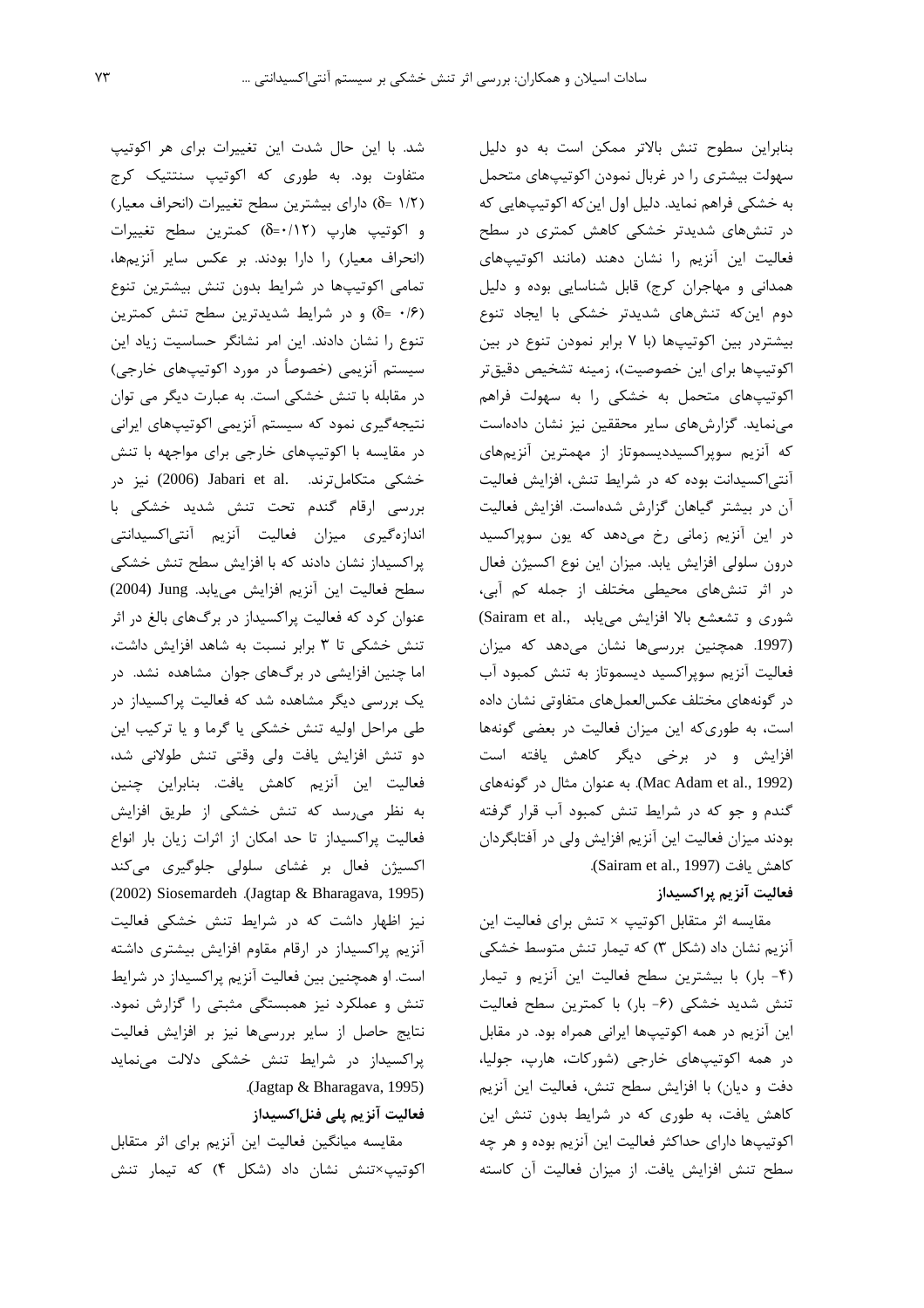خشکی متوسط (۴- بار) با بیشترین سطح فعالیت این انزیم (۲۳۰واحد) و تیمار تنش شدید خشکی (۶- بار) با کمترین سطح فعالیت این انزیم (۱۵۱ واحد) در همه اكوتيپها همراه بود.

با این حال شدت این تغییرات برای هر اکوتیپ متفاوت بوده به طوری که اکوتیپ سنتتیک کرج (δ=۱/۲) دارای بیشترین سطح تغییرات (انحراف معیار)

و اکوتیپ هارپ (δ=•/۱۲) کمترین سطح تغییرات (انحراف معیار) را دارا بودند. بر عکس سایر انزیمها، تمامی اکوتیپها در شرایط بدون تنش بیشترین تنوع (۶۰/۶۰=δ) و در شرایط شدیدترین سطح تنش کمترین تنوع را نشان دادند. این امر نشانگر حساسیت زیاد این سیستم انزیمی در مقابله با تنش خشکی است.



شکل ۲- تنش خشکی و اکوتیپ بر میزان فعالیت آنزیم آنتی اکسیدانت سوپر اکسید دیسموتاز

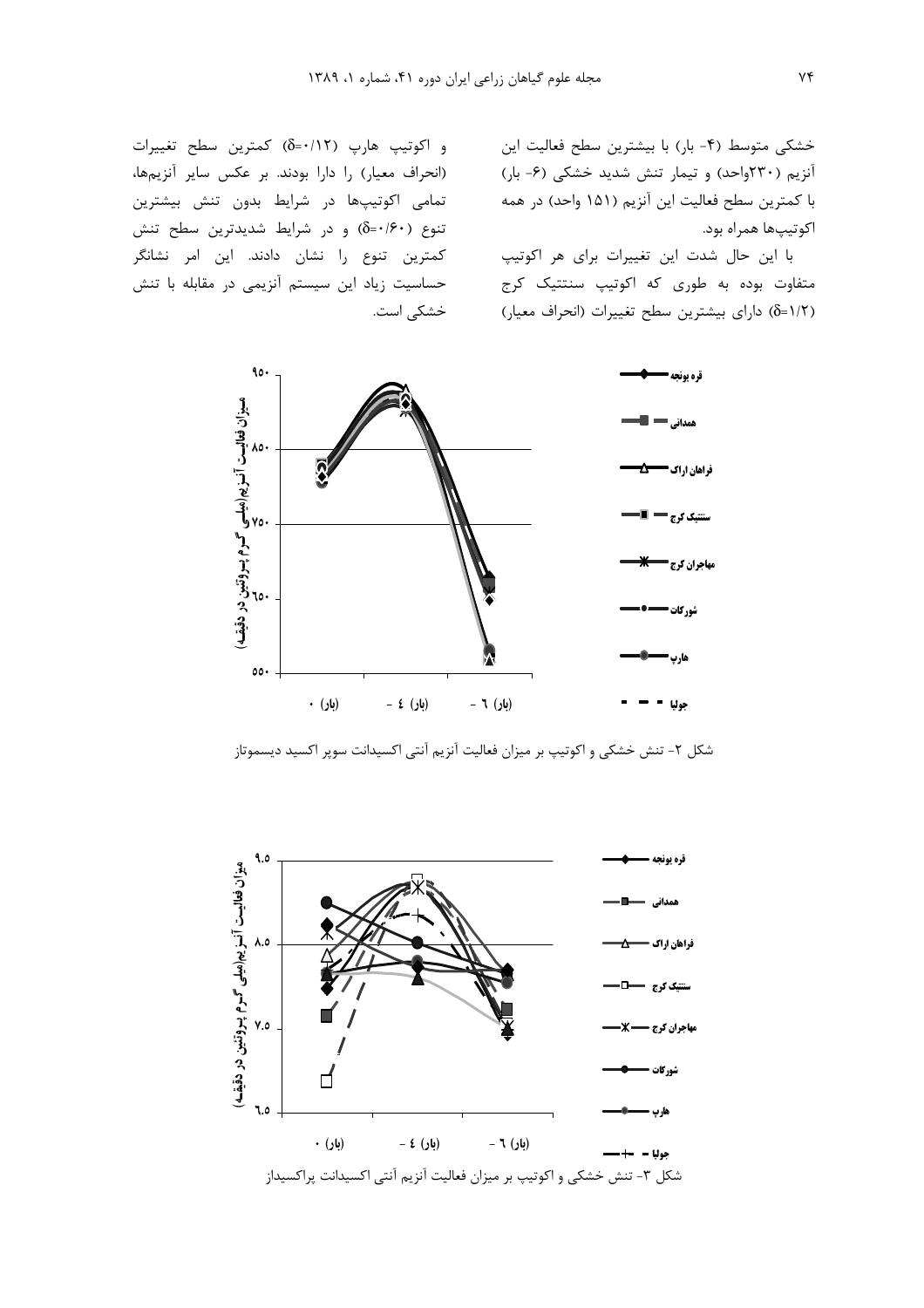

شكل ۴- تنش خشكي و اكوتيب بر ميزان فعاليت آنزيم آنتي اكسيدانت يلي فنل اكسيداز

نتيجەگيرى

(۶- بار) کمترین سطح فعالیت انزیمهای انتی|کسیدانتی را در همه اکوتیپهای یونجهی چند ساله مورد مطالعه، القاء نموده و تنش متوسط خشکی (۴- بار) با بیشترین سطح فعالیت این انزیمها (به استثناء انزیم پراکسیداز در اکوتیپهای خارجی) همراه بود. در بین اکوتیپهای یونجه چند ساله عموما اکوتیپهای ایرانی (قرەیونجه، همدانی و فراهان اراک) در مقایسه با اکوتیپهای خارجی (جولیا، دفت و دیان) از سطوح بالاتر فعالیت این انزیمها برخوردار بودند. بنابراین به منظور توسعه سطح کشت ارقام یونجه در مناطق خشک و یا اصلاح ارقام حساس به خشکی میتوان از نتایج این تحقیق بهرهمند

نتخاب اکوتیپهای یونجه چند ساله که تحت  $\overline{a}$ تنشهای محیطی به ویژه تنش خشکی دارای سطوح بالایی از فعالیت انزیمهای انتی|کسیدانت باشند میتواند از اهمیت ویژهای در افزایش تولید علوفه در مناطق خشک نیمه خشک برخوردار باشد. نتایج حاصل از این تحقیق نشان داد که عموما افزایش تنش خشکی تا سطح مشخصی با افزایش سطح فعالیت انزیمهای انتی|کسیدانت ًهمراه بوده است. این در حالی است که افزایش شدت تنش خشکی از حد مشخصی احتمالاً به دلیل وارد شدن صدمه به سنتز پروتئینها، موجب کاهش شدید فعالیت اکثر انزیمهای انتی|کسیدانی گردیده است. به گونهای که بالاترین سطح تنش خشکی

#### **REFERENCES**

1. Agarwal, S. & Pandey, V. (2004). Antioxidant enzyme responses to NaCl stress in *Cassia angustifolia*. *Biol Plant*, 48, 555-560.

شد.

- 2. Anonymous. (2005). *Census data of ministry of Jihad-e-Agriculture*. Iran.
- 3. Asada, K. (1994). Production and action of active oxygen in photosynthetic tissues. In: C. H. Foyer and P. M. Mullineaux(eds), *Causes of photooxidative stress in plants and amelinoration of defense system*. CRC Press, Boca Raton. USA.
- 4. Basaga, H. S. (1989). Biochemical aspects of free radicals. *Biochemistry of Cell Biology*, 68, 989-998.
- 5. Basiak, R., Rana, D., Acharya, P. B. B. & Kar, M. (1994). Alterations in the activities of active oxygen scavenging enzymes of wheat leaves subjected to water stress. *Plant Cell Physiol*, 35, 48-495.
- 6. Bowler, C., Van Montagu, M. & Inze, D. (1992). Superoxide dismutase and stress tolerance. *Ann Rev Plant Physiol*, 43, 83-116.
- 7. Cakmak, L. & Horst, W. (1991). A rapid and sensitive method for the quantitation of protein utilizing the principle of protein-dye binding. *Annual Review Biochemistry*, 72, 248-254.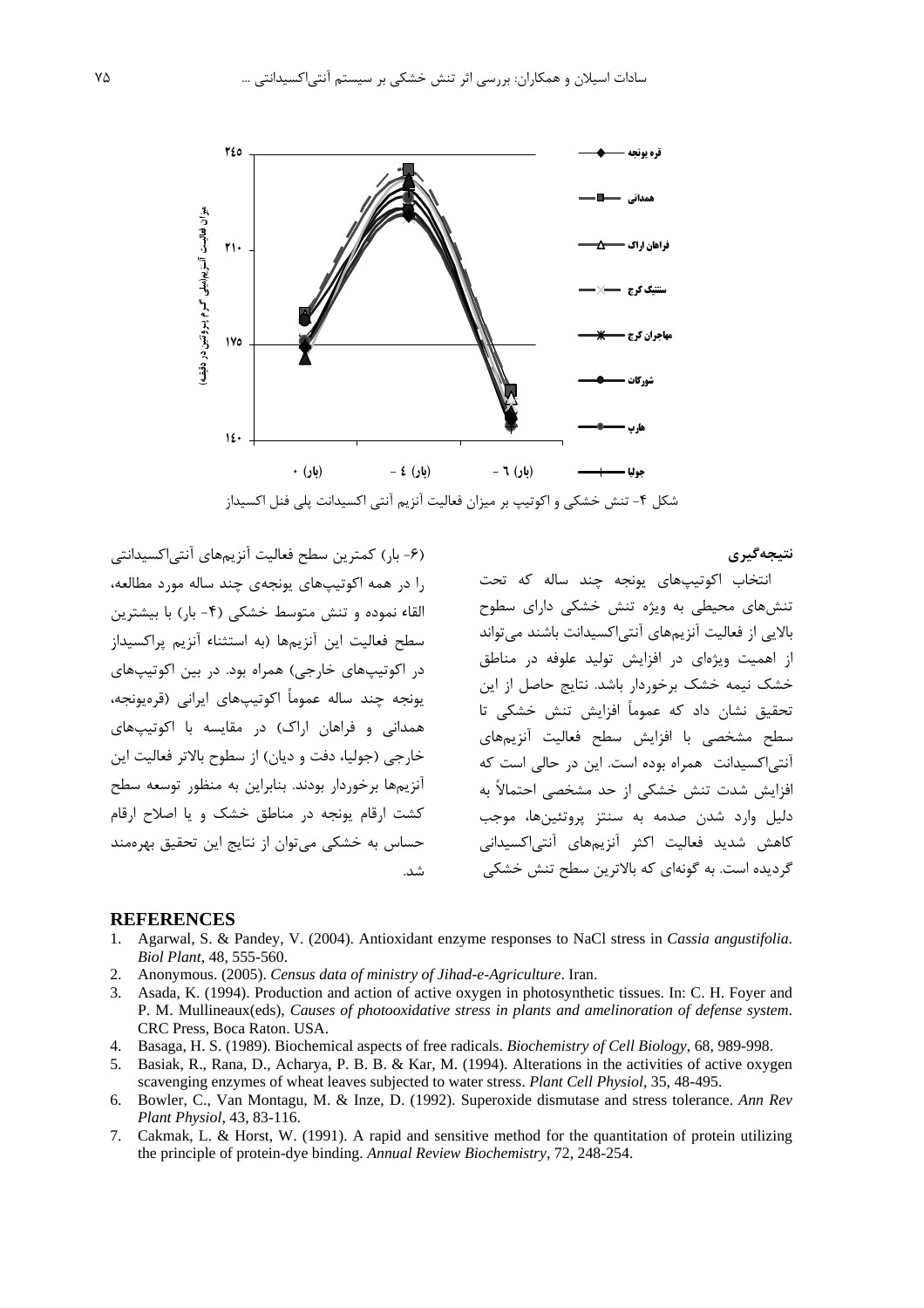- 8. Caruso, C., Chilosi, G., Caporale, C., Leonardo, L., Bertini, L., Margo, P. & Buonocore, V. (1999). Induction of pathogenesis-related proteins in germinating wheat seeds infected with *fusarius culmorum*. *Plant Sci*, 140, 87-97.
- 9. Chang, C. J., & Kao, C. H. (1998). H<sub>2</sub>O<sub>2</sub> Metabolism during senescence of rice leaves: changes in enzyme activities in light and darkness. *Plant Growth Reg*, 25, 11-15.
- 10. Chen, W. P., Li, P. H. & Chen, T. H. H. (2000). Glycinebetaine increases chilling tolerance and reduces chilling- induced lipid peroxidation in *Zea mays* L. *Plant Cell Environ*, 23, 609-618.
- 11. Chowdhury, S. R. & Choudhuri, M. A. (1985). Hydrogen peroxide metabolism as an index of water stress tolerance in jute. *Physiol Plant*, 65, 503-507.
- 12. Comva, M. E., Benavides, M. P. & Tomaro, M. L. (1998). Effect of salt stress on antioxidant defense system in soybean root nodules. *Aust J Plant Physiol*, 25, 665-671.
- 13. Dat. J. F., Lopez-Delgado, Foyer, C. H. & Scott, I. M. (1998). Parallel changes in  $H_2O_2$  and catalase during thermotolerance induced by salicylic acid or heat acclimation in mustard seedlings. *Plant Physiol*, 116, 1351-1357.
- 14. Del Rio, L. A., Sevilla, F., Sandalio, L. M. & Plama, J. M. L. (1991). Nutritional effects and expression of superoxide dismutase: induction and gene expression, diagnostics, prospective protection against oxygen toxicity. *Free Radical Res Commun*, 12-13, 819-828.
- 15. Dhindsa, R. S. (1991). Drought stress, enzyme of glutathione metabolism, oxidation injury and protein synthesis in *Tortula ruralis*. *Plant Physiol*, 95, 64-651.
- 16. Egnews, H., Heber, U. & Krik, M. (1975). Reduction of Oxygen by the electron chain of chloroplasts during assimilation of carbon dioxide. *Bioch Biophys Acta*, 408, 252-268.
- 17. Elstner, E. F. (1991). Mechaism of oxygen activation in different compartments of plant cell. In: E. J. Pell and K. L. Steffen (eds), *Active oxygen/oxidative stress and plant metabolism*. Amer. Soc. Plant Physiol., Rockville.
- 18. Foyer, C. H., Leandais, M. & Kunert, K. J. (1994). Photoxidative stress in plants. *Physiol Plants*, 92, 696-717.
- 19. Ghanati, F., Morita, A. & Yokota, H. (2002). Induction of suberin and increase of lignin content by excess boron in tobacco cells. *Soil Sci Plant Nutr*, 48, 357-364.
- 20. Giannopolitis, C. N. & Ries, S. K. (1977). Superoxide dismutases. I. Occurrence in higher plants. *Plant Physiol*, 59, 309–314.
- 21. Halliwell, B. (1982). The toxic effects of oxygen on plant tissue. In: L. W. Oberley(ed), *Superoxide dismutase*. CRC press Inc., Boca Raton. USA.
- 22. Hegar, H., Ueda, N. & Shal, S. V. (1996). Role of reactive oxygen metabolites in DNA damage and cell death in chemical hypoxic injury LLC-PK1 cells. *Amer J Physiol*, 271, 209-215.
- 23. Hernandez, J. A., Jimenezm, A., Mullineaux, P. & Sevilla, F. (2000). Tolerance of pea (*Pisum sativum* L.) to long term salt stress is associated with induction of antioxidant defenses. *Plant Cell Environ*, 23, 853-862.
- 24. Huang, B. (2000). Role of morphological and physiological characteristics in drought resistance of plants. In: R. E. Willkinsion (ed), *Plant-environmental interactions*. Marcel Dekker Inc. New York.
- 25. Inze, D. & Van Montago, M. (1995). Oxidative stress in plants. *Curr Opin Biotechnol*, 6, 153-158.
- 26. Irigoyen, J. J., Emerich, D. W. & Sanchex-Diaz, M. (1992). Alfalfa leaf senescence induced by drought stress. Photosynthesis hydrogen peroxidase metabolism. Lipid peroxidation and ethylene evolution. *Physiol Plant*, 84, 64-72.
- 27. Ito, H., Nobutusugu, H. & Ohbayashi, A. (1991). Purification and characterization of rice peroxidase. *Agric Biol Che*, 55, 2445-2454.
- 28. Jabari, F., Ahmadi, A., Poustini, K. & Alizadeh, H. (2006). Evaluation of some antioxidant enzyme effects on chlorophyll and cell membrane in drought susceptible and tolerant wheat varieties. *Iranian Journal of Agricultural Science*, 37, 307-316.
- 29. Jagtap, V. & Bharagava, S. (1995). Variation in antioxidant metabolism of drought tolerant and susceptible varieties of S*orghum biolcolor* L. *Agric Biol Chem*, 65, 445-454.
- 30. Jiang, M. & Zhang, J. (2001). Effect of abscisic acid on active oxygen species, antioxidative offence system and oxidative damage in leaves of maize seedlings. *Plant Cell Physiol*, 42, 1265-1273.
- 31. Jiang, Y. & Huang, N. (2001). Drought and heat stress injury to two cool-season turfgrasses in relation to antioxidant metabolism and lipid peroxidation. *Crop Sci*, 41, 436-442.
- 32. Jung, S. (2004). Variation in antioxidant metabolism of young and mature leaves of *Arabidopsis thaliana* subjected to drought. *Plant Sci*, 166, 459-466.
- 33. Liang, Y., Chen, Q., Liu, Q., Zhang, W. & Ding, R. (2003). Exogenous silicon(Si) increases antoxidant enzyme activity and reduces lipid peroxidation in roots of salt-stressed barley (*Hordeum vulgar* L.). *J Plant Physiol*, 160, 1157-1164.